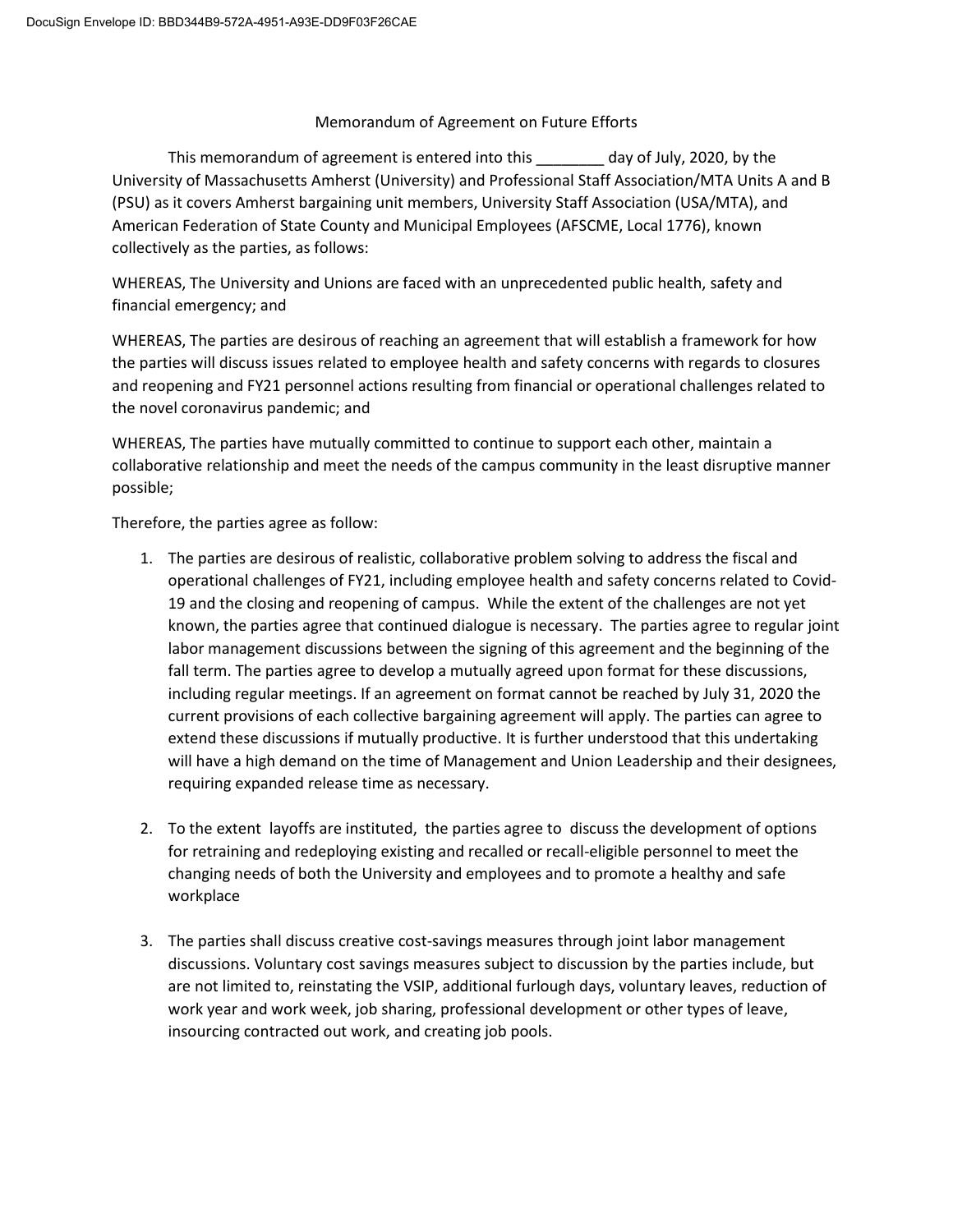- 4. In order to effectuate productive discussions, the parties agree to share reasonable and relevant financial and personnel data, to the extent it is available, to assist in sound decision making. Due to the sensitive nature of this information, this shall be accomplished by a designated subgroup determining the necessary scope and needs of information sharing.
- 5. The parties agree to discuss the impact of any personnel-related cost savings measures, including, but not limited to, the VISP and furloughs.
- 6. This agreement shall constitute full agreement by the parties and should only be modified by subsequent amendment in writing.
- 7. This agreement shall not create precedent for the future, though nothing shall prevent the parties from mutually agreeing to incorporate this agreement, sections thereof, or language developed through discussions between the parties pursuant to this agreement into a successor contract.

FOR PSU/MTA Amherst 

| -DocuSianed by:<br>Brad Tuner         | 7/23/2020 |
|---------------------------------------|-----------|
| 6876815C0910470<br>Co-Chair           |           |
| DocuSigned by:                        |           |
| Kisa Silverman                        | 7/23/2020 |
| FAD8754F45F5488-<br>$C_2$ $C_2$ $C_3$ |           |

Co-Chair

| FOR USA/MTA<br>DocuSigned by:<br>.<br>Leslie Marsland             | 7/23/2020 |
|-------------------------------------------------------------------|-----------|
| 0945BF6A0FD4486<br>President<br>DocuSigned by:<br>Mary Malinowski | 7/23/2020 |
| BCD9F2D14A454DDT<br>Vice-President                                |           |

## FOR AFSCME, COUNCIL 93, LOCAL 1776 DocuSianed by:

<u>Joseph Malinowski</u> Staff Representative Masses4F0... 7/23/2020

DocuSigned by:  $\ell$  rab 7/23/2020

President